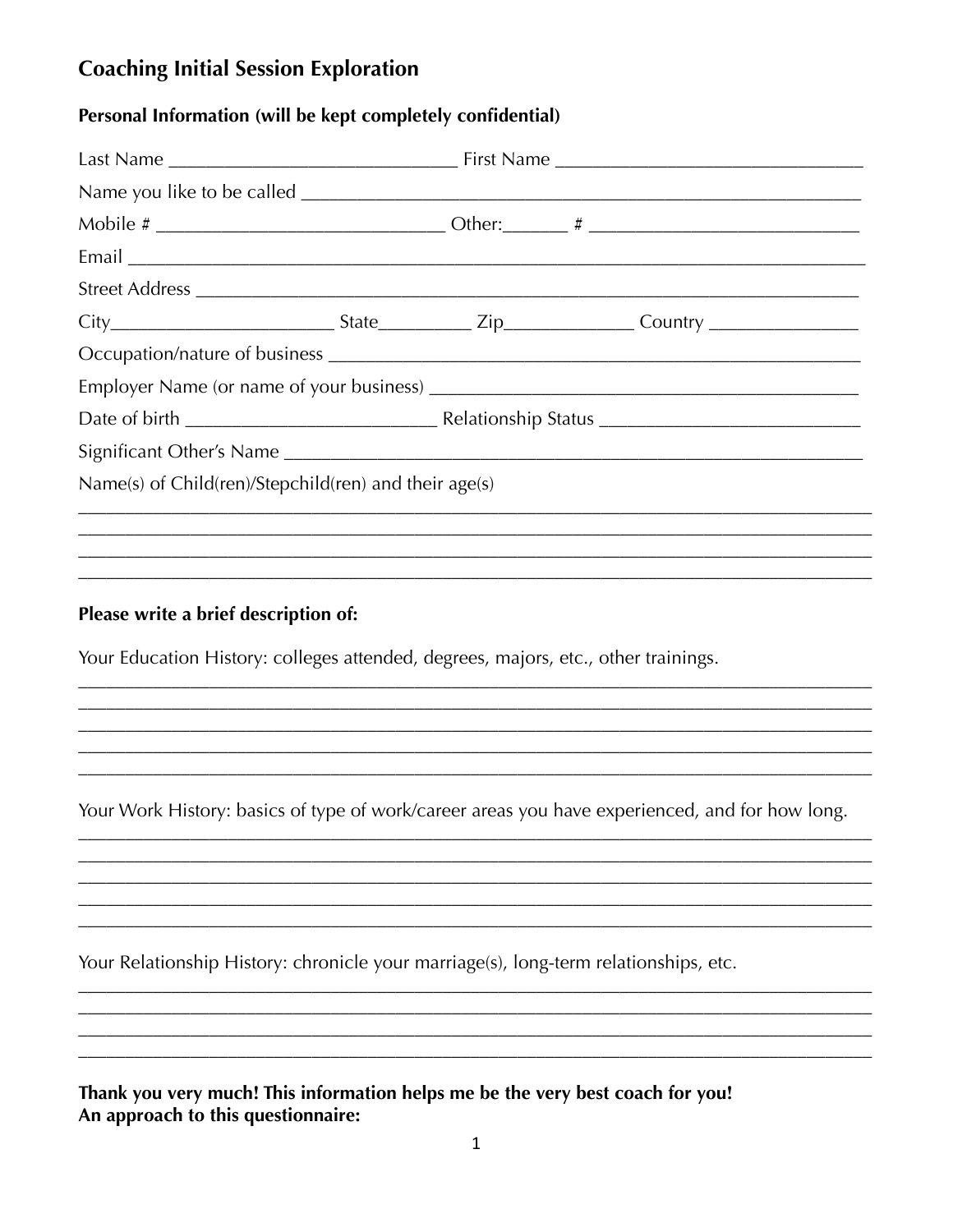One purpose of this questionnaire is to provide information that helps me better know you and your aims. This questionnaire can be a great self-discovery tool for you, too! It's an opportunity to begin expressing and clarifying what you wish to achieve in the coaching process.

#### **The Wheel of Life**

Rank your level of satisfaction in each area of your life. The closer you are to 10 the more fulfilled you feel. Once you have marked your number in each area, connect each number forming a new outside perimeter for your circle.



How smooth or bumpy is your life? Are there areas of your life that need attention?

\_\_\_\_\_\_\_\_\_\_\_\_\_\_\_\_\_\_\_\_\_\_\_\_\_\_\_\_\_\_\_\_\_\_\_\_\_\_\_\_\_\_\_\_\_\_\_\_\_\_\_\_\_\_\_\_\_\_\_\_\_\_\_\_\_\_\_\_\_\_\_\_\_\_\_\_\_\_\_\_\_\_\_\_ \_\_\_\_\_\_\_\_\_\_\_\_\_\_\_\_\_\_\_\_\_\_\_\_\_\_\_\_\_\_\_\_\_\_\_\_\_\_\_\_\_\_\_\_\_\_\_\_\_\_\_\_\_\_\_\_\_\_\_\_\_\_\_\_\_\_\_\_\_\_\_\_\_\_\_\_\_\_\_\_\_\_\_\_ \_\_\_\_\_\_\_\_\_\_\_\_\_\_\_\_\_\_\_\_\_\_\_\_\_\_\_\_\_\_\_\_\_\_\_\_\_\_\_\_\_\_\_\_\_\_\_\_\_\_\_\_\_\_\_\_\_\_\_\_\_\_\_\_\_\_\_\_\_\_\_\_\_\_\_\_\_\_\_\_\_\_\_\_

What areas of your life are you willing to address now, soon, later?

Content for this questionnaire adapted from Whole Person Associates, Inc. *Wellness Coaching for Lasting Lifestyle Change*, 2nd Ed.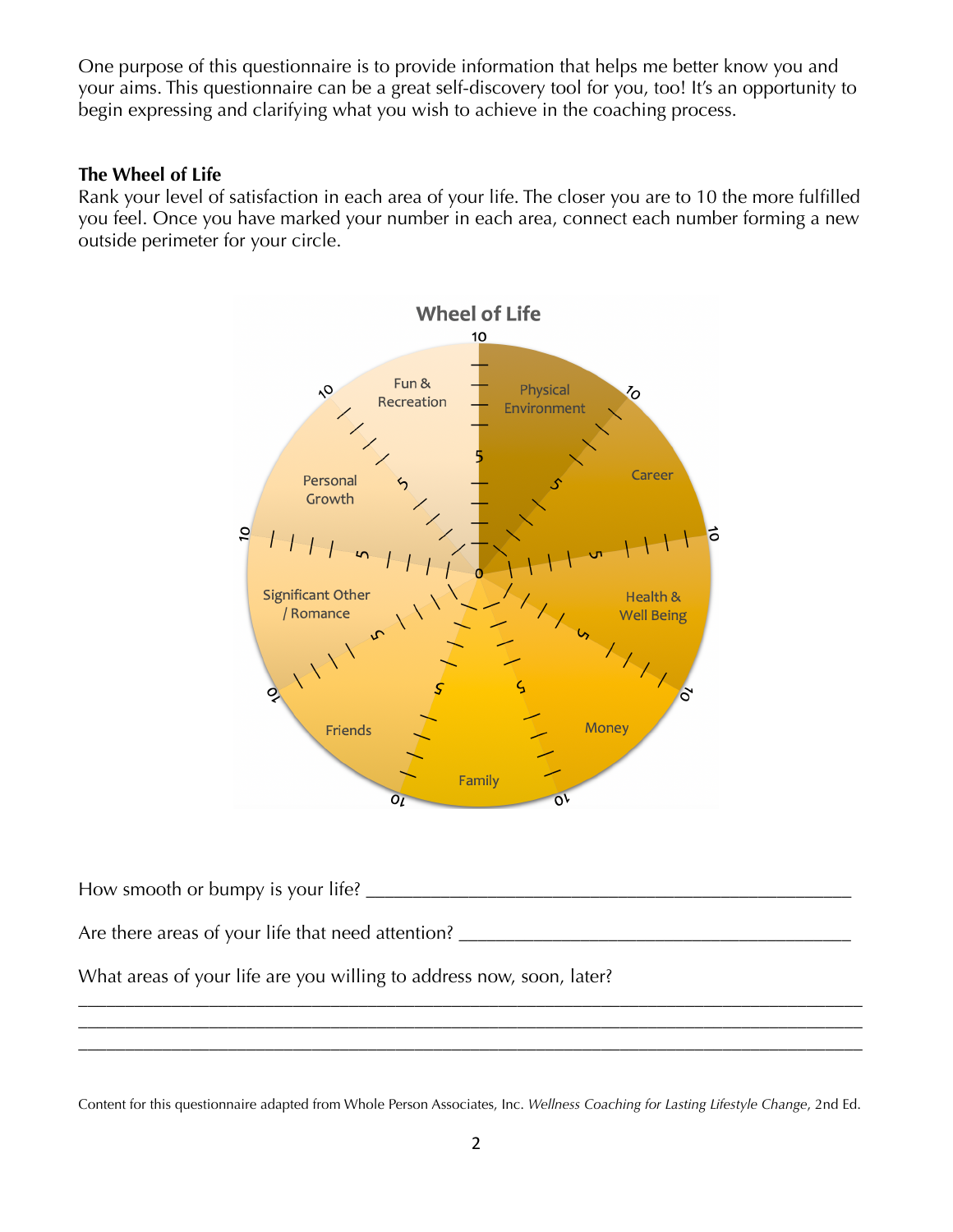## **Focusing Your Choices**

An aspect of the coaching process is to assist you in clarifying your direction in your lifestyle choices. This exercise adds clarity to the primary areas that you want to focus on with your coach.

Please describe the five areas you would like to change or improve in your way of living.

| 3. |    |
|----|----|
|    | 4. |
| 5. |    |

## How will your life/health change when this is improved or changed?

| 2. |  |  |
|----|--|--|
|    |  |  |
|    |  |  |
|    |  |  |
|    |  |  |
| 5. |  |  |

## 10 Things You Want Me to Know About You

 $1.$   $\overline{\phantom{a}}$   $\overline{\phantom{a}}$   $\overline{\phantom{a}}$   $\overline{\phantom{a}}$   $\overline{\phantom{a}}$   $\overline{\phantom{a}}$   $\overline{\phantom{a}}$   $\overline{\phantom{a}}$   $\overline{\phantom{a}}$   $\overline{\phantom{a}}$   $\overline{\phantom{a}}$   $\overline{\phantom{a}}$   $\overline{\phantom{a}}$   $\overline{\phantom{a}}$   $\overline{\phantom{a}}$   $\overline{\phantom{a}}$   $\overline{\phantom{a}}$   $\overline{\phantom{a}}$ 

|  | $\sim$ |  |
|--|--------|--|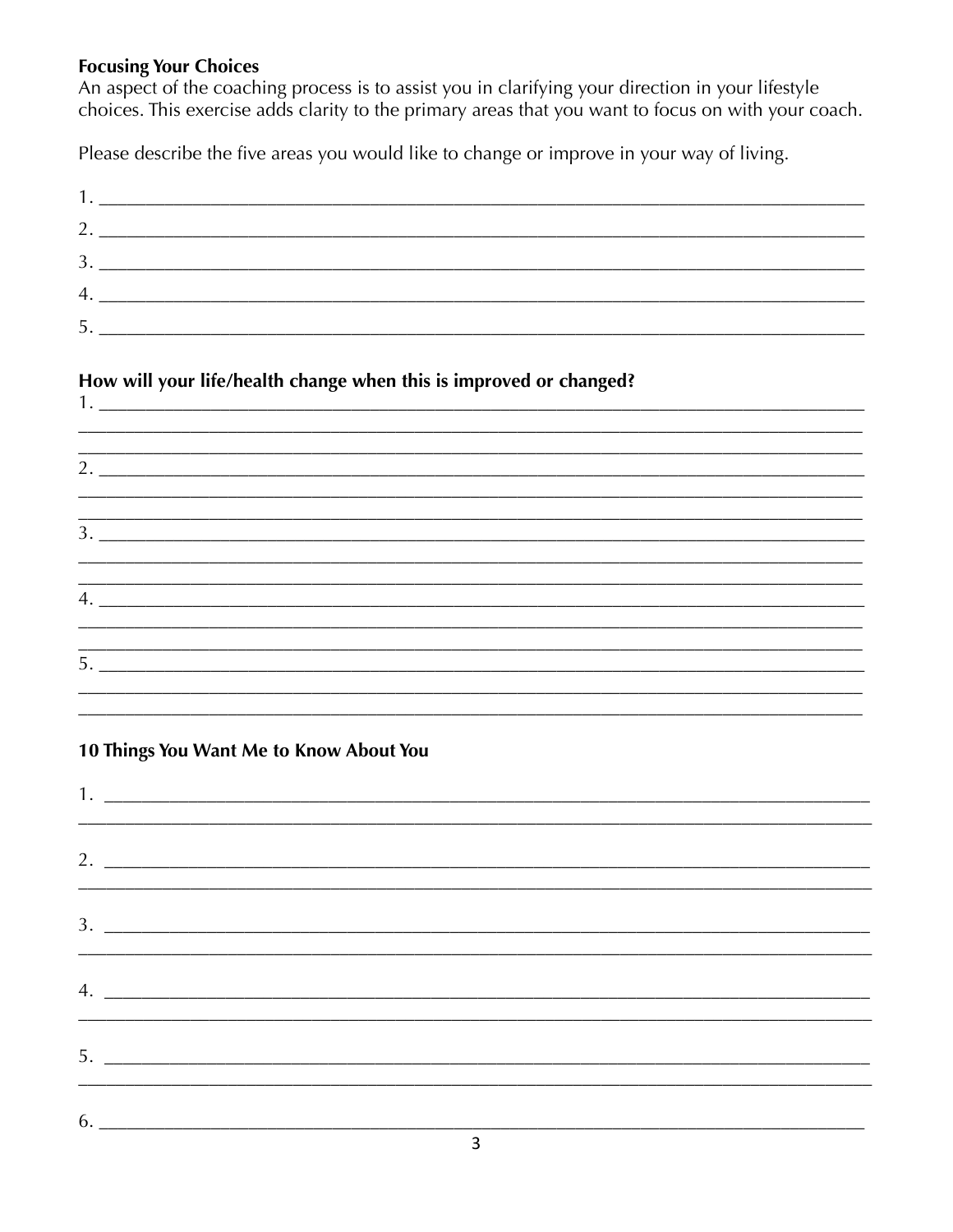\_\_\_\_\_\_\_\_\_\_\_\_\_\_\_\_\_\_\_\_\_\_\_\_\_\_\_\_\_\_\_\_\_\_\_\_\_\_\_\_\_\_\_\_\_\_\_\_\_\_\_\_\_\_\_\_\_\_\_\_\_\_\_\_\_\_\_\_\_\_\_\_\_\_\_\_\_\_\_\_\_\_\_\_\_

#### **Laying the Foundation for Coaching**

As your coach, it's important for me to understand how you generally view the world, yourself, your family, and your job or career. Each person comes from a unique place in their thinking and in the ways in which they interact with the world around them.

Answering these questions clearly and thoughtfully, will serve both you and me. You may find that they help you clarify perceptions about yourself and the direction of your life. These are "pondering" type questions, designed to stimulate your thinking in a way that will make our work together more productive. Take your time answering them. If they are not complete by our first (foundation) session, just share what you have completed and finish the rest later. These answers will be treated with complete professional confidentiality.

#### **Coaching**

1. What do want to get from the coaching relationship? \_\_\_\_\_\_\_\_\_\_\_\_\_\_\_\_\_\_\_\_\_\_\_\_\_\_

2. What is the "best" way for me to coach you most effectively, what tips would you give to me about what would work best? \_\_\_\_\_\_\_\_\_\_\_\_\_\_\_\_\_\_\_\_\_\_\_\_\_\_\_\_\_\_\_\_\_\_\_\_\_\_\_\_\_\_\_\_\_\_\_\_\_\_\_\_\_\_\_\_\_\_

\_\_\_\_\_\_\_\_\_\_\_\_\_\_\_\_\_\_\_\_\_\_\_\_\_\_\_\_\_\_\_\_\_\_\_\_\_\_\_\_\_\_\_\_\_\_\_\_\_\_\_\_\_\_\_\_\_\_\_\_\_\_\_\_\_\_\_\_\_\_\_\_\_\_\_\_\_\_\_\_\_\_\_\_ \_\_\_\_\_\_\_\_\_\_\_\_\_\_\_\_\_\_\_\_\_\_\_\_\_\_\_\_\_\_\_\_\_\_\_\_\_\_\_\_\_\_\_\_\_\_\_\_\_\_\_\_\_\_\_\_\_\_\_\_\_\_\_\_\_\_\_\_\_\_\_\_\_\_\_\_\_\_\_\_\_\_\_\_

\_\_\_\_\_\_\_\_\_\_\_\_\_\_\_\_\_\_\_\_\_\_\_\_\_\_\_\_\_\_\_\_\_\_\_\_\_\_\_\_\_\_\_\_\_\_\_\_\_\_\_\_\_\_\_\_\_\_\_\_\_\_\_\_\_\_\_\_\_\_\_\_\_\_\_\_\_\_\_\_\_\_\_\_ \_\_\_\_\_\_\_\_\_\_\_\_\_\_\_\_\_\_\_\_\_\_\_\_\_\_\_\_\_\_\_\_\_\_\_\_\_\_\_\_\_\_\_\_\_\_\_\_\_\_\_\_\_\_\_\_\_\_\_\_\_\_\_\_\_\_\_\_\_\_\_\_\_\_\_\_\_\_\_\_\_\_\_\_

\_\_\_\_\_\_\_\_\_\_\_\_\_\_\_\_\_\_\_\_\_\_\_\_\_\_\_\_\_\_\_\_\_\_\_\_\_\_\_\_\_\_\_\_\_\_\_\_\_\_\_\_\_\_\_\_\_\_\_\_\_\_\_\_\_\_\_\_\_\_\_\_\_\_\_\_\_\_\_\_\_\_\_\_ \_\_\_\_\_\_\_\_\_\_\_\_\_\_\_\_\_\_\_\_\_\_\_\_\_\_\_\_\_\_\_\_\_\_\_\_\_\_\_\_\_\_\_\_\_\_\_\_\_\_\_\_\_\_\_\_\_\_\_\_\_\_\_\_\_\_\_\_\_\_\_\_\_\_\_\_\_\_\_\_\_\_\_\_

3. Do you have any apprehension or preconceived ideas of coaching? \_\_\_\_\_\_\_\_\_\_\_\_\_

#### **Job / Career**

1. What do you want from your job / career? \_\_\_\_\_\_\_\_\_\_\_\_\_\_\_\_\_\_\_\_\_\_\_\_\_\_\_\_\_\_\_\_\_\_\_\_\_\_\_\_\_\_\_\_\_

2. What projects or tasks are you involved in currently or regularly? \_\_\_\_\_\_\_\_\_\_\_\_\_\_\_\_\_\_\_\_\_\_\_\_\_\_

 $\mathcal{L}_\text{max} = \mathcal{L}_\text{max} = \mathcal{L}_\text{max} = \mathcal{L}_\text{max} = \mathcal{L}_\text{max} = \mathcal{L}_\text{max} = \mathcal{L}_\text{max} = \mathcal{L}_\text{max} = \mathcal{L}_\text{max} = \mathcal{L}_\text{max} = \mathcal{L}_\text{max} = \mathcal{L}_\text{max} = \mathcal{L}_\text{max} = \mathcal{L}_\text{max} = \mathcal{L}_\text{max} = \mathcal{L}_\text{max} = \mathcal{L}_\text{max} = \mathcal{L}_\text{max} = \mathcal{$ 

\_\_\_\_\_\_\_\_\_\_\_\_\_\_\_\_\_\_\_\_\_\_\_\_\_\_\_\_\_\_\_\_\_\_\_\_\_\_\_\_\_\_\_\_\_\_\_\_\_\_\_\_\_\_\_\_\_\_\_\_\_\_\_\_\_\_\_\_\_\_\_\_\_\_\_\_\_\_\_\_\_\_\_\_\_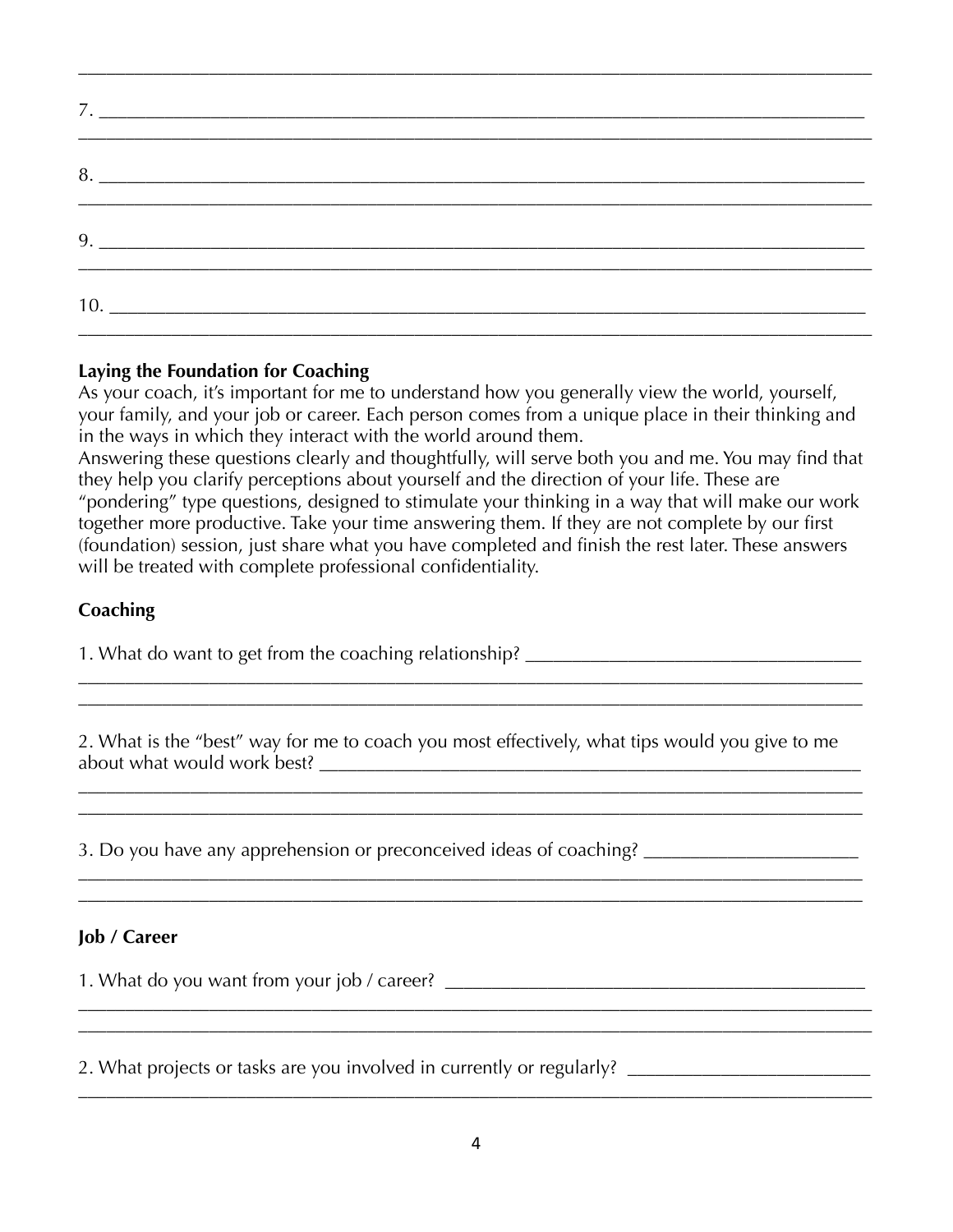4. What skills or knowledge are you developing, and how are you gaining this knowledge?

5. How do your job / career goals support or fit with your personal goals or sense of purpose?

<u> 1989 - 1989 - 1989 - 1989 - 1989 - 1989 - 1989 - 1989 - 1989 - 1989 - 1989 - 1989 - 1989 - 1989 - 1989 - 19</u>

6. In what ways does your job affect your level of stress and your health?

## Personal

1. What accomplishments or events must, in your opinion, occur during your lifetime to consider your life to be satisfying and well-lived?

2. What is (or might be) a secret passion in your life? Something you may or may not have allowed yourself to do so far, but which you would really love to do.

<u> 2002 - Jan James James James James James James James James James James James James James James James James J</u>

3. What unique gift or knowledge do you have to contribute? \_\_\_\_\_\_\_\_\_\_\_\_\_\_\_\_\_\_\_\_

<u> 1980 - Jan James James Barnett, fransk politik (d. 1980)</u>

4. What is your spiritual base or belief system? How do you draw upon your spiritual beliefs for 

5. Please describe what gives you a sense of purpose in life? What activities have meaning or heart 

<u> 1989 - Johann Barn, fransk politik (f. 1989)</u>

6. What's missing in your life, the presence of which would make your life be more fulfilling?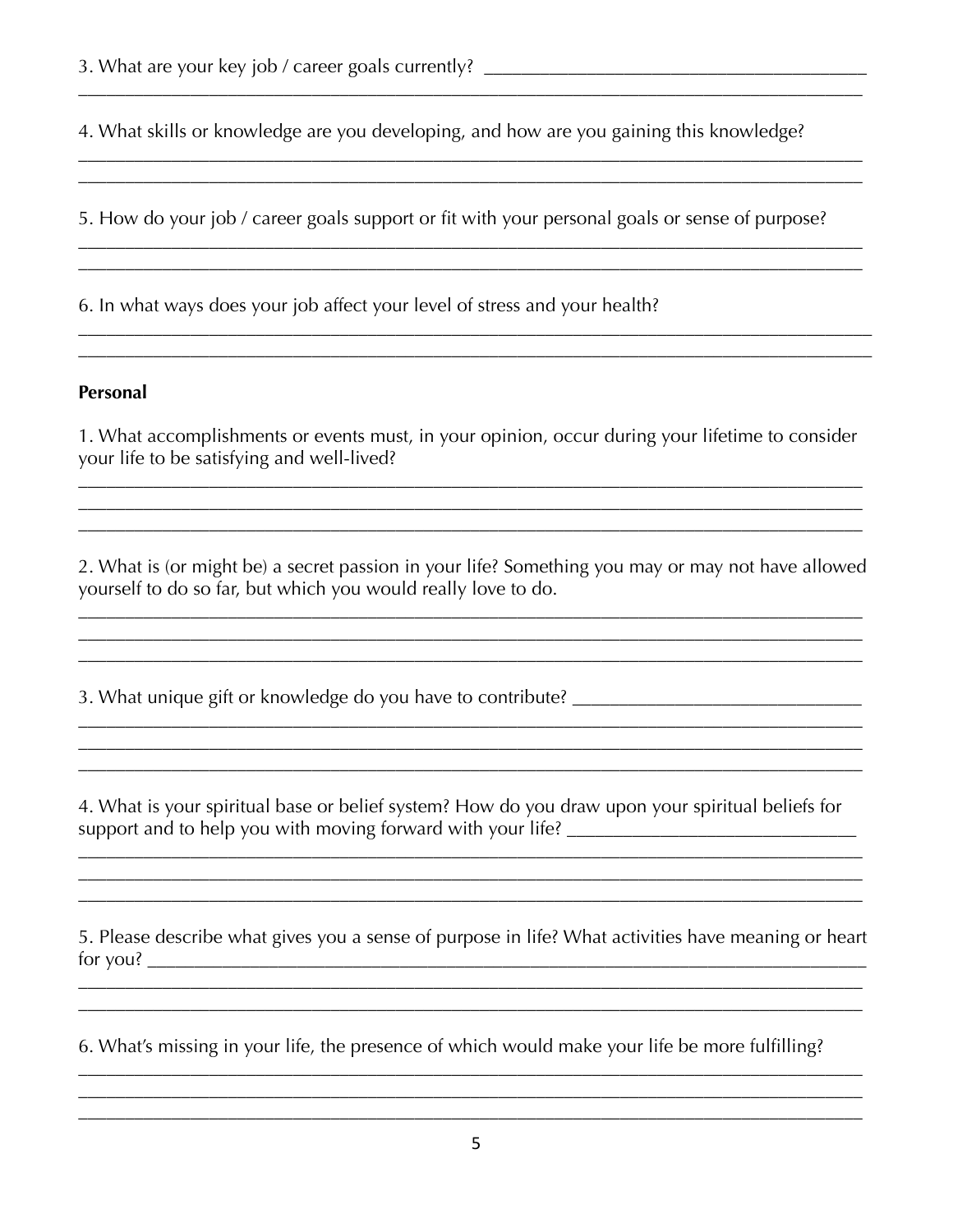7. What do you do when you are really stressed, and feel up against the wall?

8. What two steps could you take immediately that would make the greatest difference in your current situation? \_\_\_\_\_\_\_\_\_\_\_\_\_\_\_\_\_\_\_\_\_\_\_\_\_\_\_\_\_\_\_\_\_\_\_\_\_\_\_\_\_\_\_\_\_\_\_\_\_\_\_\_\_\_\_\_\_\_\_\_\_\_\_\_\_\_\_\_\_

\_\_\_\_\_\_\_\_\_\_\_\_\_\_\_\_\_\_\_\_\_\_\_\_\_\_\_\_\_\_\_\_\_\_\_\_\_\_\_\_\_\_\_\_\_\_\_\_\_\_\_\_\_\_\_\_\_\_\_\_\_\_\_\_\_\_\_\_\_\_\_\_\_\_\_\_\_\_\_\_\_\_\_\_ \_\_\_\_\_\_\_\_\_\_\_\_\_\_\_\_\_\_\_\_\_\_\_\_\_\_\_\_\_\_\_\_\_\_\_\_\_\_\_\_\_\_\_\_\_\_\_\_\_\_\_\_\_\_\_\_\_\_\_\_\_\_\_\_\_\_\_\_\_\_\_\_\_\_\_\_\_\_\_\_\_\_\_\_

\_\_\_\_\_\_\_\_\_\_\_\_\_\_\_\_\_\_\_\_\_\_\_\_\_\_\_\_\_\_\_\_\_\_\_\_\_\_\_\_\_\_\_\_\_\_\_\_\_\_\_\_\_\_\_\_\_\_\_\_\_\_\_\_\_\_\_\_\_\_\_\_\_\_\_\_\_\_\_\_\_\_\_\_ \_\_\_\_\_\_\_\_\_\_\_\_\_\_\_\_\_\_\_\_\_\_\_\_\_\_\_\_\_\_\_\_\_\_\_\_\_\_\_\_\_\_\_\_\_\_\_\_\_\_\_\_\_\_\_\_\_\_\_\_\_\_\_\_\_\_\_\_\_\_\_\_\_\_\_\_\_\_\_\_\_\_\_\_

\_\_\_\_\_\_\_\_\_\_\_\_\_\_\_\_\_\_\_\_\_\_\_\_\_\_\_\_\_\_\_\_\_\_\_\_\_\_\_\_\_\_\_\_\_\_\_\_\_\_\_\_\_\_\_\_\_\_\_\_\_\_\_\_\_\_\_\_\_\_\_\_\_\_\_\_\_\_\_\_\_\_\_\_ \_\_\_\_\_\_\_\_\_\_\_\_\_\_\_\_\_\_\_\_\_\_\_\_\_\_\_\_\_\_\_\_\_\_\_\_\_\_\_\_\_\_\_\_\_\_\_\_\_\_\_\_\_\_\_\_\_\_\_\_\_\_\_\_\_\_\_\_\_\_\_\_\_\_\_\_\_\_\_\_\_\_\_\_

\_\_\_\_\_\_\_\_\_\_\_\_\_\_\_\_\_\_\_\_\_\_\_\_\_\_\_\_\_\_\_\_\_\_\_\_\_\_\_\_\_\_\_\_\_\_\_\_\_\_\_\_\_\_\_\_\_\_\_\_\_\_\_\_\_\_\_\_\_\_\_\_\_\_\_\_\_\_\_\_\_\_\_\_

9. What else would you like your coach to know about you?

#### **Health & Wellness Information**

As your coach, my job is not to "treat" you, but to be your ally and your resource. When it comes to health and wellness issues, I will help you discover steps you may choose to take towards greater health and higher levels of wellness.

As your ally, I may refer you to medical, psychological, nutritional and other health-related services for more information and to seek any treatment in these areas. I can be a source of support and accountability, helping you to follow through with any treatment plans that you devise with these other professionals.

Please share with me information about your health and wellness so that I may more fully understand your health challenges and aspirations for higher levels of wellness.

\_\_\_\_\_\_\_\_\_\_\_\_\_\_\_\_\_\_\_\_\_\_\_\_\_\_\_\_\_\_\_\_\_\_\_\_\_\_\_\_\_\_\_\_\_\_\_\_\_\_\_\_\_\_\_\_\_\_\_\_\_\_\_\_\_\_\_\_\_\_\_\_\_\_\_\_\_\_\_\_\_\_\_\_

\_\_\_\_\_\_\_\_\_\_\_\_\_\_\_\_\_\_\_\_\_\_\_\_\_\_\_\_\_\_\_\_\_\_\_\_\_\_\_\_\_\_\_\_\_\_\_\_\_\_\_\_\_\_\_\_\_\_\_\_\_\_\_\_\_\_\_\_\_\_\_\_\_\_\_\_\_\_\_\_\_\_\_\_

1. Please describe your lifestyle and what you do to be healthy and well.

2. Please describe any health challenges that you currently experience (including not only major concerns, but problems like headaches, insomnia, etc.) \_\_\_\_\_\_\_\_\_\_\_\_\_\_\_\_\_\_\_\_\_\_\_\_\_\_

\_\_\_\_\_\_\_\_\_\_\_\_\_\_\_\_\_\_\_\_\_\_\_\_\_\_\_\_\_\_\_\_\_\_\_\_\_\_\_\_\_\_\_\_\_\_\_\_\_\_\_\_\_\_\_\_\_\_\_\_\_\_\_\_\_\_\_\_\_\_\_\_\_\_\_\_\_\_\_\_\_\_\_\_

\_\_\_\_\_\_\_\_\_\_\_\_\_\_\_\_\_\_\_\_\_\_\_\_\_\_\_\_\_\_\_\_\_\_\_\_\_\_\_\_\_\_\_\_\_\_\_\_\_\_\_\_\_\_\_\_\_\_\_\_\_\_\_\_\_\_\_\_\_\_\_\_\_\_\_\_\_\_\_\_\_\_\_\_ \_\_\_\_\_\_\_\_\_\_\_\_\_\_\_\_\_\_\_\_\_\_\_\_\_\_\_\_\_\_\_\_\_\_\_\_\_\_\_\_\_\_\_\_\_\_\_\_\_\_\_\_\_\_\_\_\_\_\_\_\_\_\_\_\_\_\_\_\_\_\_\_\_\_\_\_\_\_\_\_\_\_\_\_

\_\_\_\_\_\_\_\_\_\_\_\_\_\_\_\_\_\_\_\_\_\_\_\_\_\_\_\_\_\_\_\_\_\_\_\_\_\_\_\_\_\_\_\_\_\_\_\_\_\_\_\_\_\_\_\_\_\_\_\_\_\_\_\_\_\_\_\_\_\_\_\_\_\_\_\_\_\_\_\_\_\_\_\_

3. Are you currently on any medications? If so, what is the name of the medication and the intended impact of the medication? \_\_\_\_\_\_\_\_\_\_\_\_\_\_\_\_\_\_\_\_\_\_\_\_\_\_\_\_\_\_\_\_\_\_\_\_\_\_\_\_\_\_\_\_\_\_\_\_\_\_\_\_\_

4. Please list any lifestyle changes/recommendations that have recently been made to you by a healthcare professional. \_\_\_\_\_\_\_\_\_\_\_\_\_\_\_\_\_\_\_\_\_\_\_\_\_\_\_\_\_\_\_\_\_\_\_\_\_\_\_\_\_\_\_\_\_\_\_\_\_\_\_\_\_\_\_\_\_\_\_\_\_\_\_\_

\_\_\_\_\_\_\_\_\_\_\_\_\_\_\_\_\_\_\_\_\_\_\_\_\_\_\_\_\_\_\_\_\_\_\_\_\_\_\_\_\_\_\_\_\_\_\_\_\_\_\_\_\_\_\_\_\_\_\_\_\_\_\_\_\_\_\_\_\_\_\_\_\_\_\_\_\_\_\_\_\_\_\_\_ \_\_\_\_\_\_\_\_\_\_\_\_\_\_\_\_\_\_\_\_\_\_\_\_\_\_\_\_\_\_\_\_\_\_\_\_\_\_\_\_\_\_\_\_\_\_\_\_\_\_\_\_\_\_\_\_\_\_\_\_\_\_\_\_\_\_\_\_\_\_\_\_\_\_\_\_\_\_\_\_\_\_\_\_

5. What do you do to reduce stress in your life, or to counter-act the effect of stress in your life?